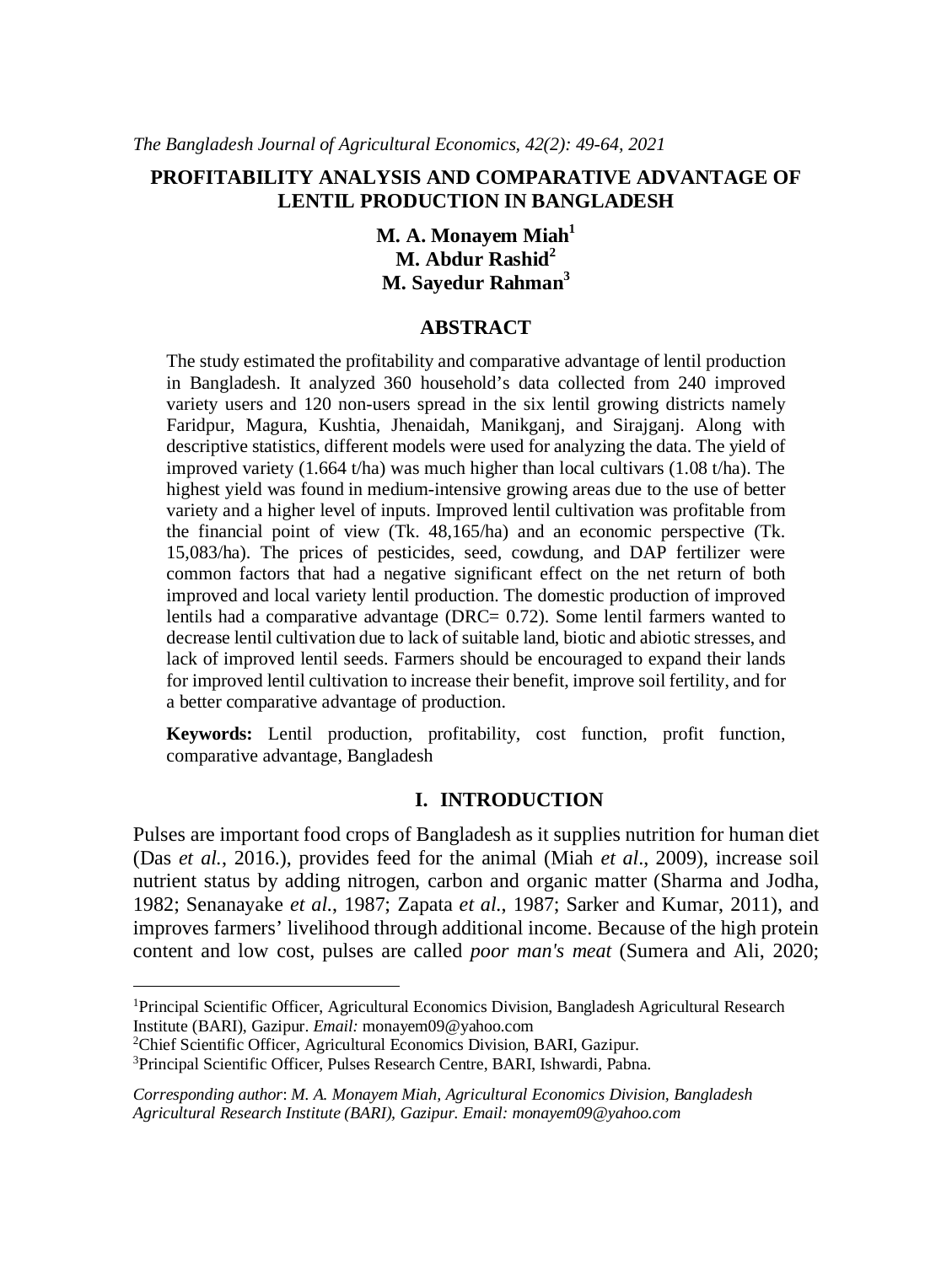Bhatty, 1988). So, most of the low-income populations can use this nutritious crop as their staple food. The per capita consumption of pulse in our country is only 15.7  $g/day$  (HIES, 2016) which is much lower than the desirable intake of 50  $g/day$  (DDP, 2013).

Lentils (*Lens culinaris*) are protein-rich legumes that provide important micronutrients in a rice-based diet (ISPC, 2018). It is cultivated in different parts of the country covering an area of 0.141 million hectares with an annual production of 0.177 million metric tonnes, and the average yield is 1.26 t/ha. Among the pulse crops in Bangladesh (BBS, 2021), lentils placed the first position according to area coverage (40% of total pulse area) and production (45% of total pulse production). It is the most consumed pulse in the country and also ranks first among the pulses in terms of consumers' preferences (Miah and Rahman, 1991; Afzal *et al.*, 1999). The area and production of lentils were found fluctuating in nature, but the yield registered an increasing trend over the years. The area and production of lentils started decreasing from 2000-01 and continued up to 2008-09 that might be due to susceptible crop and less remunerative in production. The area, production, and yield of lentils further increased steadily from 2009-10 to 2019-20 due to the inclusion of improved varieties in the cropping patterns replacing local by improved varieties (Miah *et al.*, 2021). However, various businesses and importers say that the country's yearly requirement for lentils is around 6-7 lakh MT (The Daily Star, 4 July 2021) which is much higher than the current production. Therefore, the country has to import a huge amount of lentils every year to meet up the domestic demand.

Economic viability is one of the important criteria for assessing the suitability of a new crop technology. The improved lentil varieties so far developed and disseminated among farmers have been found suitable for the farmers in terms of productivity and profitability (Sarker *et al.*, 2020; Matin *et al.*, 2018; Tithi and Barmon, 2018; Hossain *et al.*, 2016; Islam *et al.*, 2015; Rahman *et al*., 2012; Islam *et al.*, 2010). All the relevant aforesaid past studies estimated the profitability of lentils production without considering their varieties and did not measure its profitability from an economic point of view under the import parity level in Bangladesh. Again, most of the aforesaid studies were conducted on a limited sample size covering a narrow geographical location. However, the present study covered all these issues to a large extent. The estimation of comparative advantages of lentil production in Bangladesh has been received less attention. Tithi and Barmon (2018), Kazal *et al.* (2013), and Rashid and Hasan (2012) estimated comparative advantage of lentil production without considering its variety, whereas proper attention was given on this issue in the present study. Therefore, the present study estimated the financial and economic profitability, and comparative advantage of improved and local lentil production. The findings of the study are expected to provide valuable information and may be useful to the researchers of BARI as well as the policymakers of both GO and NGOs for formulating an appropriate policy for the widespread cultivation of lentils in Bangladesh.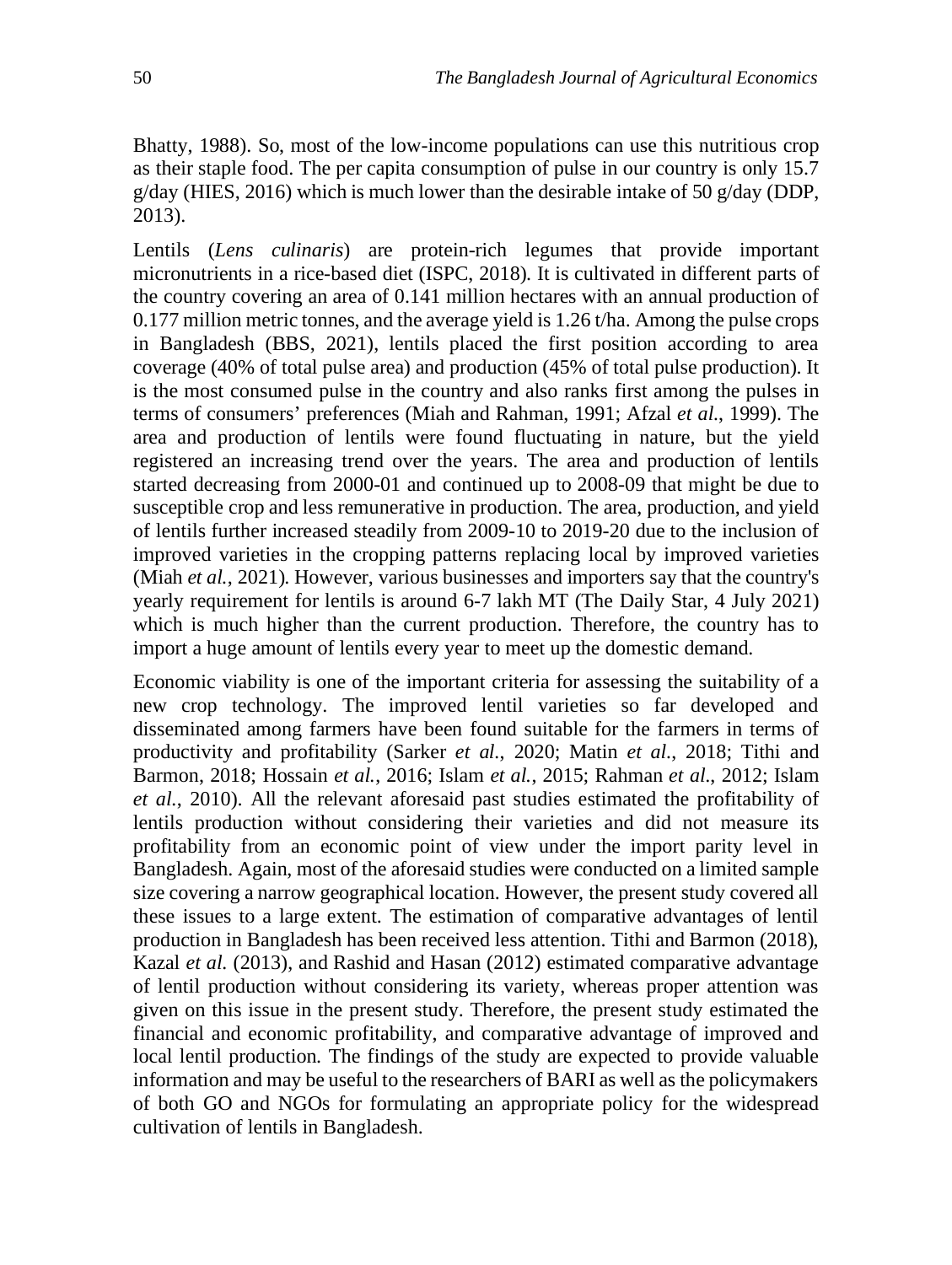# **II. MATERIALS AND METHODS**

## **Sampling design**

Based on the crop concentration index, the study was conducted in purposively selected six lentil growing districts of Bangladesh, taking Faridpur and Magura districts from highly-intensive growing areas, Kushtia and Jhenaidah districts from medium-intensive growing areas, and Manikganj and Sirajganj districts from lowintensive growing areas. Again, in each district two *Upazilas* (administrative unit) and from each *Upazila* one/two Agricultural Blocks (ABs) were purposively selected for collecting data and information from the sample farmers. The *Upazilas* and ABs were chosen in consultation with Agricultural Extension Officer, SAAO, and local BARI scientists. Finally, two lists of lentil growing farmers (improved lentil variety users and non-users) were prepared separately for each AB, and then a total of 30 farmers, taking 20 farmers from improved seed users and 10 from non-users were randomly selected from each *Upazila* for interview. Thus, the total numbers of users and non-users were 240 and 120 respectively (Table 1).

|  |  |  | Table 1. Distribution of sample lentil growing farmers in the study areas |  |  |
|--|--|--|---------------------------------------------------------------------------|--|--|
|  |  |  |                                                                           |  |  |

| Study area                    |           | Improved | Local | All category |
|-------------------------------|-----------|----------|-------|--------------|
| Highly-intensive growing area | Faridpur  | 40       | 20    | 60           |
| $(*CCI value = 5.54-11.31)$   | Magura    | 40       | 20    | 60           |
| Medium-intensive growing area | Kushtia   | 40       | 20    | 60           |
| $(CCI value = 1.09-4.87)$     | Jhenaidah | 40       | 20    | 60           |
| Low-intensive growing area    | Manikganj | 40       | 20    | 60           |
| $(CCI value = 0.02 - 0.83)$   | Sirajganj | 40       | 20    | 60           |
| All areas                     |           | 240      | 120   | 360          |

\*Crop concentration index  $(CCI) = (Total area under lentils \div Total cropped area) \times 100$ 

# **Data collection procedure**

Data for the present study were collected by interviewing sample lentil growers with the aid of a pre-designed and pre-tested interview schedule during the period from March to April 2021. Both trained enumerator and researcher collected primary data. Concerning this study, secondary data on lentil area and production were also collected and used to supplement the study.

## **Analytical techniques**

In most cases, a tabular method of analysis supported with appropriate statistical parameters was used to present the study results. The profitability of lentil cultivation was examined based on gross margin, net return, and benefit cost ratio (BCR) on production cost. The following different econometric models were also used in this study.

# *Profitability analysis*

The profitability of lentil cultivation was calculated with the following formula (equation 1) proposed by Dillon and Hardker (1980).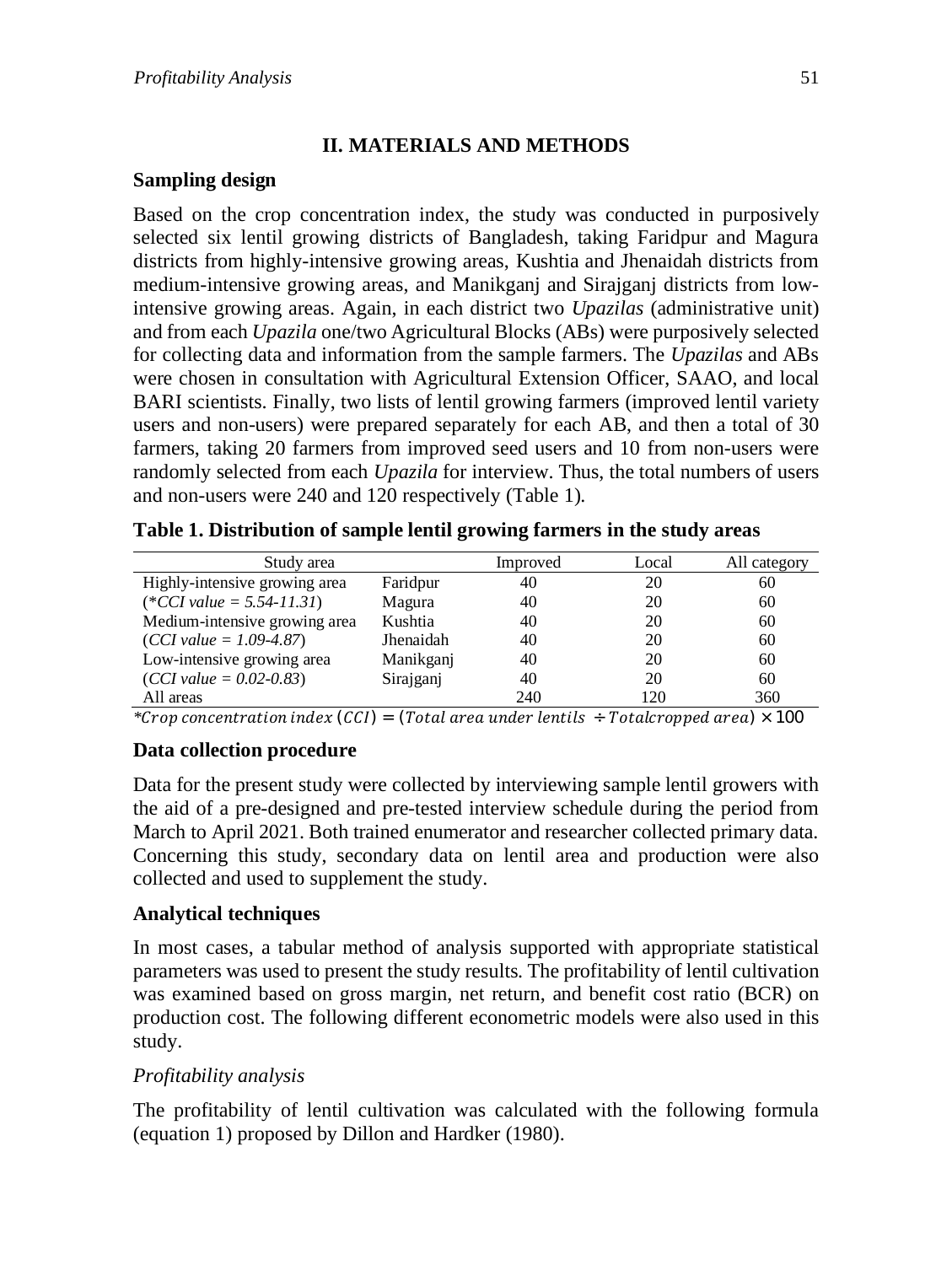= (AP+SQ) – TC = (AP+SQ) – (TVC + TFC) ------------------------------ (1)

Where,  $\Pi$  = Net profit from lentil production (Tk/ha); A = Amount of lentil produced (kg/ha); P = Average price of lentil (Tk./kg); S = Amount of straw (kg/ha); Q = Average price of straw (Tk./kg);  $TC = Total cost of production (Tk. / ha)$ ;  $TVC = Total$ variable cost (Tk./ha);  $TFC = Total fixed cost (Tk. / ha)$ 

### *Cost function model*

A cost function is a mathematical relationship used to chart how production cost will change at different output levels. It estimates the total cost of production given a specific quantity produced. It also measures the minimum cost of production of a given level of output for some fixed factor prices. The form of a linear cost function (equation 2) is given below:

C = a + bx -------------------------------------------------------------------------- (2)

Where, C is the total cost (TC); *a* is called the fixed cost (FC); coefficient *b* is called the marginal cost, and *x* is the number of factors.

A firm/farmer minimizes costs by adjusting the amount of inputs and output with a given input price vectors  $(W)$  and output  $(Y)$ . Thus, the cost function can be expressed implicitly as  $C = f(Y, W; V, U)$ . Where, V is random error and U is cost inefficiency effect. The specification of such type of cost function can be seen in the study of Pollak *et al*. (1984). However, the following empirical cost function model (equation 3) was used in this study to estimate the contribution of factors to the total cost of lentil production.

$$
\begin{aligned}\n\ln C &= \alpha + \beta_1 \ln Y_1 + b_1 \ln X_1 + b_2 \ln X_2 + b_3 \ln X_3 + b_4 \ln X_4 + b_5 \ln X_5 + \\
b_6 \ln X_6 &+ b_7 \ln X_7 + b_8 \ln X_8 + b_9 \ln X_9 + b_{10} \ln X_{10} + b_{11} \ln X_{11} + \\
b_{12} \ln X_{12} + b_{13} \ln X_{13} + b_{14} \ln X_{14} + \text{Ui} \dots \\
\end{aligned}
$$

Where, C = Total cost of production (Tk/ha);  $Y_1$  = Amount of production (kg/ha);  $X_1$ = Opportunity cost of land use (Tk/ha);  $X_2$  = Cost of tillage (Tk/ha);  $X_3$  = Cost of pesticides (Tk/ha);  $X_4 = \text{Cost of irrational (Tk/ha)}$ ;  $X_5 = \text{Price of human labour}$ (Tk/man-day);  $X_6$  = Price of seed (Tk/kg);  $X_7$  = Price of cowdung (Tk/kg);  $X_8$  = Price of Urea (Tk/kg);  $X_9$  = Price of TSP (Tk/kg);  $X_{10}$  = Price of MoP (Tk/kg);  $X_{11}$  = Price of Boron (Tk/kg);  $X_{12}$  = Price of ZnSO4 (Tk/kg);  $X_{13}$  = Price of DAP (Tk/kg); Ui = Error term;  $\beta_1$ ,  $b_1$ ----  $b_{13}$  = Respective coefficients (represents marginal cost of production)

#### *Profit function model*

A profit function is a mathematical relationship between a farm's total profit and output. Farm's profit is maximum when its marginal revenue equals its marginal cost (MVP=MFC). It causes the average total cost to rise and the profit to fall. The profit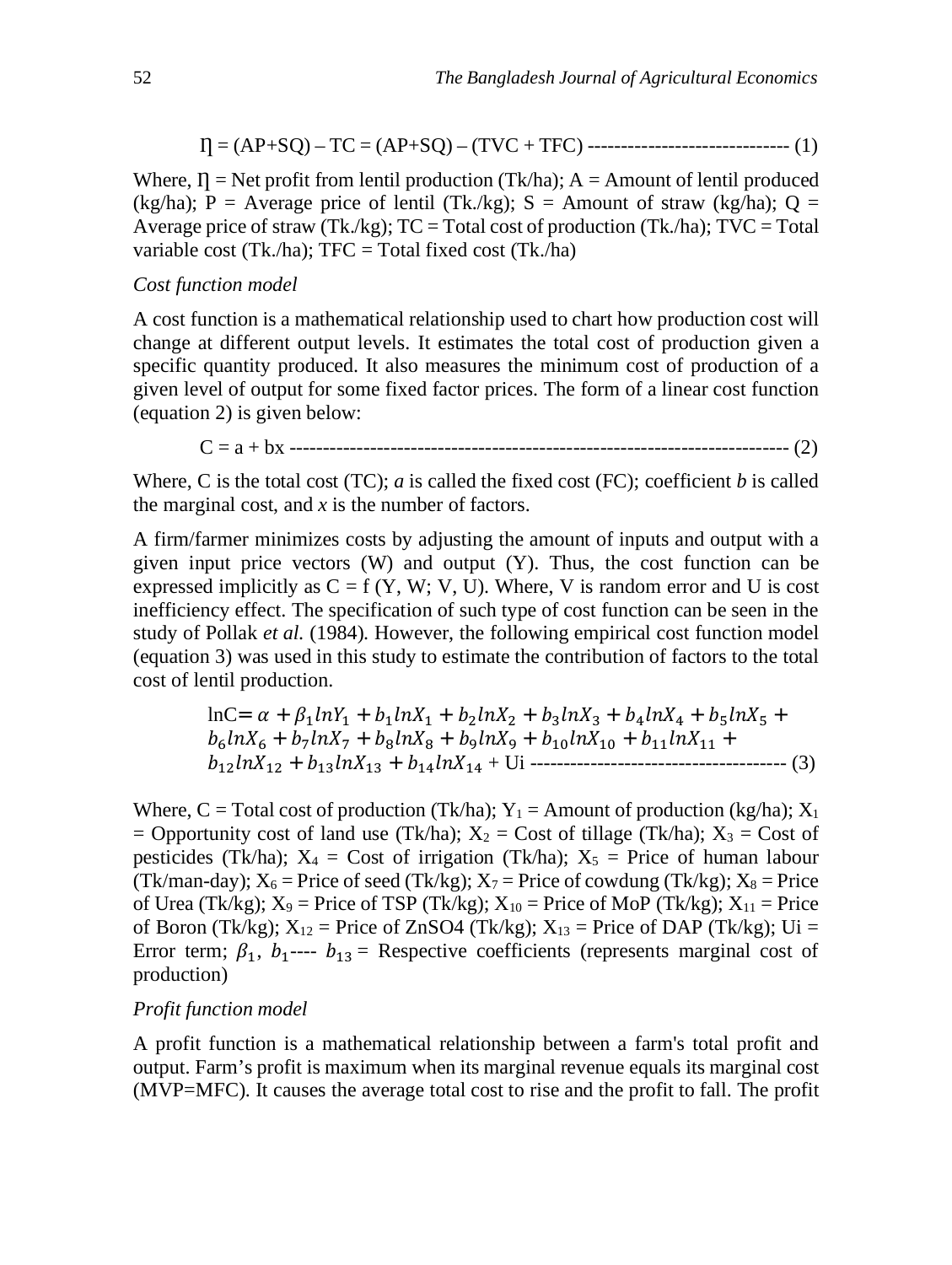function  $P(x)$  is the difference between the revenue function  $R(x)$  and the total cost function  $C(\mathbf{x})$ . Thus, the profit function model (equation 4) is as follows:

(4) ---------------------------------------------------------------- (࢞)C) – ࢞)R) = ࢞)P

The standard profit function assumes that markets for outputs and inputs are perfectly competitive. In that case, a firm/farmer maximizes profits by adjusting the amount of inputs and output with a given input (W) and output price vectors (P). Thus, the profit function can be expressed implicitly as  $I = f(P, W; V, U)$  and in logarithms terms: In  $(\theta)$  = Inf  $(P, W)$  + (V-U). Where  $\theta$  is a constant added to the profit of each firm for attaining positive values, enabling them to be treated logarithmically, V is random error and U is profit inefficiency effect. Basically, there are no perfectly competitive markets for outputs and inputs on the firms'/farmers side due to the exogenous nature of prices. If instead of taking price as given, the firms/farmers assume the possibility of imperfect competition, given only the output vector and not that of price. Thus, alternative profit function is defined as  $\eta_a = \eta_a(Y, W, V, U)$  in which the quantity of output (Y) produce replaces the price of output (P) in the standard profit function (Kolawole, 2006).

However, to estimate the contribution of factors to the net profit from lentil production, the following empirical profit function model (equation 5) was used in this study.

Ln 
$$
\Pi = \alpha + \beta_1 \ln Y_1 + b_1 \ln X_1 + b_2 \ln X_2 + b_3 \ln X_3 + b_4 \ln X_4 + b_5 \ln X_5 + b_{6 \ln} X_6 + b_7 \ln X_7 + b_8 \ln X_8 + b_9 \ln X_9 + b_{10} \ln X_{10} + b_{11} \ln X_{11} + b_{12} \ln X_{12} + b_{13} \ln X_{13} + Ui
$$

Where,  $I = \text{Net profit (Total revenue-Total cost)}$ ,  $(Tk/ha)$ ;  $Y_1 = \text{Amount of lentil}$ ; production (kg/ha);  $Y_2$  = Amount of straw (kg/ha);  $X_1$  = Opportunity cost of land use (Tk/ha);  $X_2$  = Cost of land tillage (Tk/ha);  $X_3$  = Cost of pesticides (Tk/ha);  $X_4$  = Cost of irrigation (Tk/ha);  $X_5$  = Price of labour (Tk/day);  $X_6$  = Price of seed (Tk/kg);  $X_7$  = Price of cowdung (Tk/kg);  $X_8$  = Price of Urea (Tk/kg);  $X_9$  = Price of TSP (Tk/kg);  $X_{10}$  = Price of MoP (Tk/kg);  $X_{11}$  = Price of Boron (Tk/kg);  $X_{12}$  = Price of ZnSO4 (Tk/kg);  $X_{13}$  = Price of DAP (Tk/kg); Ui = Error term;  $\beta_1, \phi_1, \phi_2, \beta_1, \dots, \beta_{13}$ = Respective coefficients (represents marginal revenue of production)

# *Domestic resource cost (DRC)*

The domestic resources cost (DRC) is widely used in developing countries for measuring comparative advantage, efficiency, and guiding policy reforms. The DRC, defined as the shadow value of non-tradable inputs used in an activity per unit of tradable value-added. In another way, it is the ratio of the shadow value of domestic resources and non-traded inputs to the net foreign exchange earned or saved by producing the good domestically (Morris, 1989; Masters and Winter-Nelson, 1995; Sadoulet and de Janvry, 1995; Anwar, 2004; Islam and Kirschke, 2010). The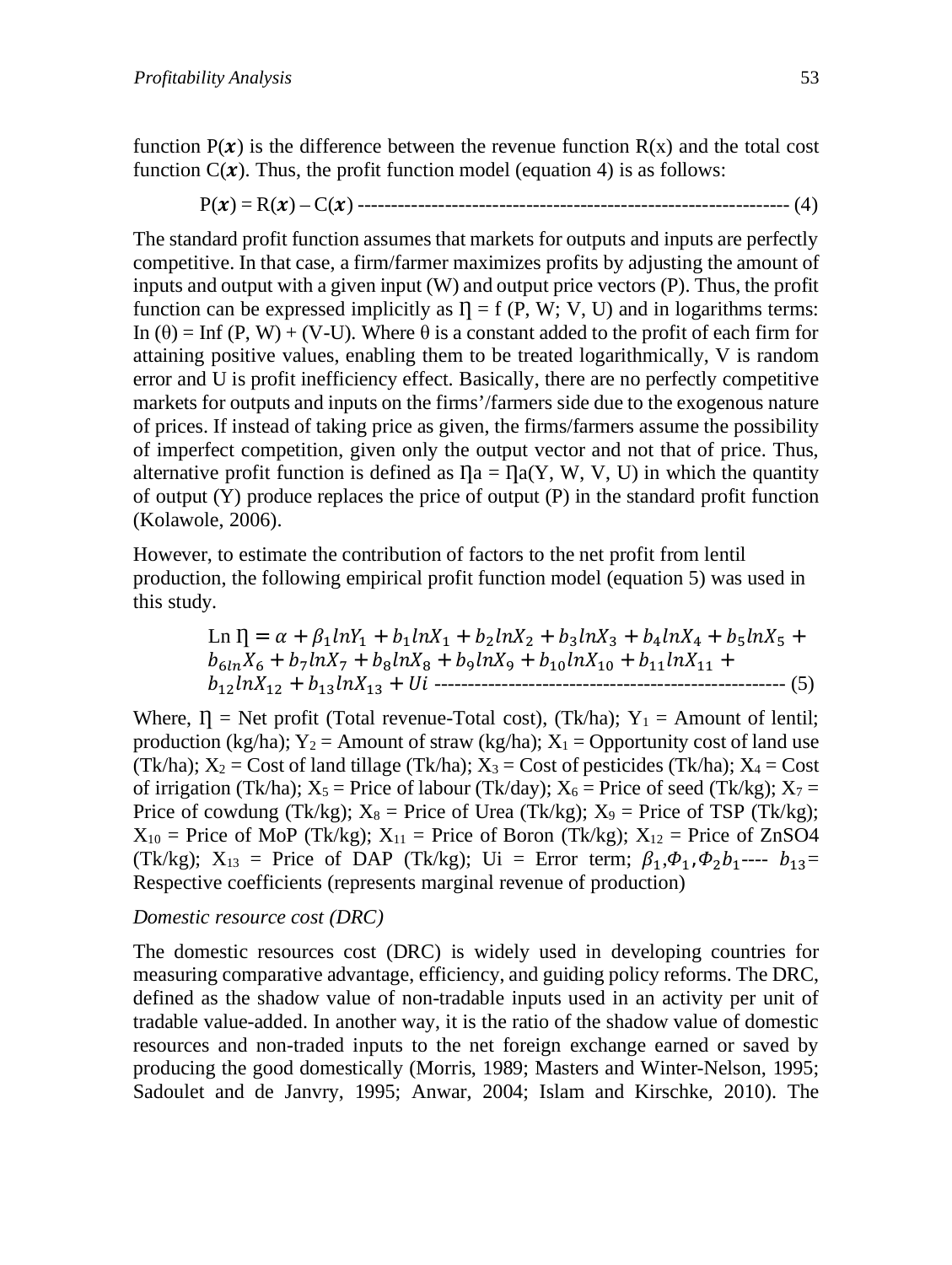following formula (equation 6) was used in this study for calculating DRC (Miah and Rashid, 2015).

$$
DRC = \frac{\sum D_{ij}V_i}{B_i - \sum T_{ik}V_k}
$$
 (j = 1-----m; k = 1-----n) 3 3 3 3 4 5 5 6 6 6

Where,  $D_{ij}$  = Quantity of j<sup>th</sup> domestic resources & non-traded inputs for producing icrop per metric ton;  $V_i$  = Price (Tk/MT) of j<sup>th</sup> domestic resources and non-traded inputs;  $B_i$  = Boarder price (Tk/MT) of i crop;  $T_{ik}$  = Quantity of k<sup>th</sup> tradable inputs used for producing i crop per metric ton;  $V_k = \text{Boarder price (Tk/MT) of } k^{\text{th}}$  tradable inputs

If DRC<1, the economy can save foreign exchange by producing the  $i<sup>th</sup>$  crop domestically either for export or for imports substitution. In contrast, if  $DRC>1$ , domestic costs were more than foreign exchange or savings indicating that *i* crop should not be produced domestically and should be imported instead.

### **II. RESULTS AND DISCUSSION**

#### **Input use pattern**

The total number of human labour used for cultivating improved and local lentils was 72 and 63 man-days/ha respectively. Improved lentil growing farmers used hired labour more than local lentil growers. The highest number of labour (82  $\&$  74 mandays) was used in the medium-intensive growing areas. Respondent farmers used different BARI-developed improved varieties of seed namely BARI Masur-8, -7, -6, and -4. The seed rates were 46 kg and 44 kg per ha for improved and local variety lentils respectively. These rates were a bit higher than the recommended rate (35- 40kg/ha). The applications of urea, TSP, and MoP for improved variety lentils in all study areas were a bit higher than the recommended dose. This was done might be due to their ignorance in applying fertilizers. However, the overall use of inputs was higher for cultivating improved varieties compared to local cultivars and this statement was true for different growing areas as well (Table 2).

### **Cost of production and its influencing factors**

The average total costs of cultivation were Tk. 68,049 and Tk. 60,108 per hectare for improved and local variety lentils, respectively. The shares of variable cost and fixed cost were 55.1-53.3% and 44.9-46.7% respectively for improved and local variety. Human labour shared 35.2-36.2% of total cost, followed by land use (29.3-31.9%), land preparation  $(10.6-11.0\%)$ , manure & fertilizers  $(8.7-10.5\%)$ , and seed  $(6.9-10.5\%)$ 7.3%). In earlier studies (Sarker *et al*., 2020; Matin *et al*., 2018; Tithi and Barmon, 2018; Rahman *et al*., 2012), the percent share of the cost of improved lentil production varied to a large extent for different inputs such as labour (27-41%), seed (5.4-8%), fertilizers (7-15%), and land use (17-36%). However, the average costs of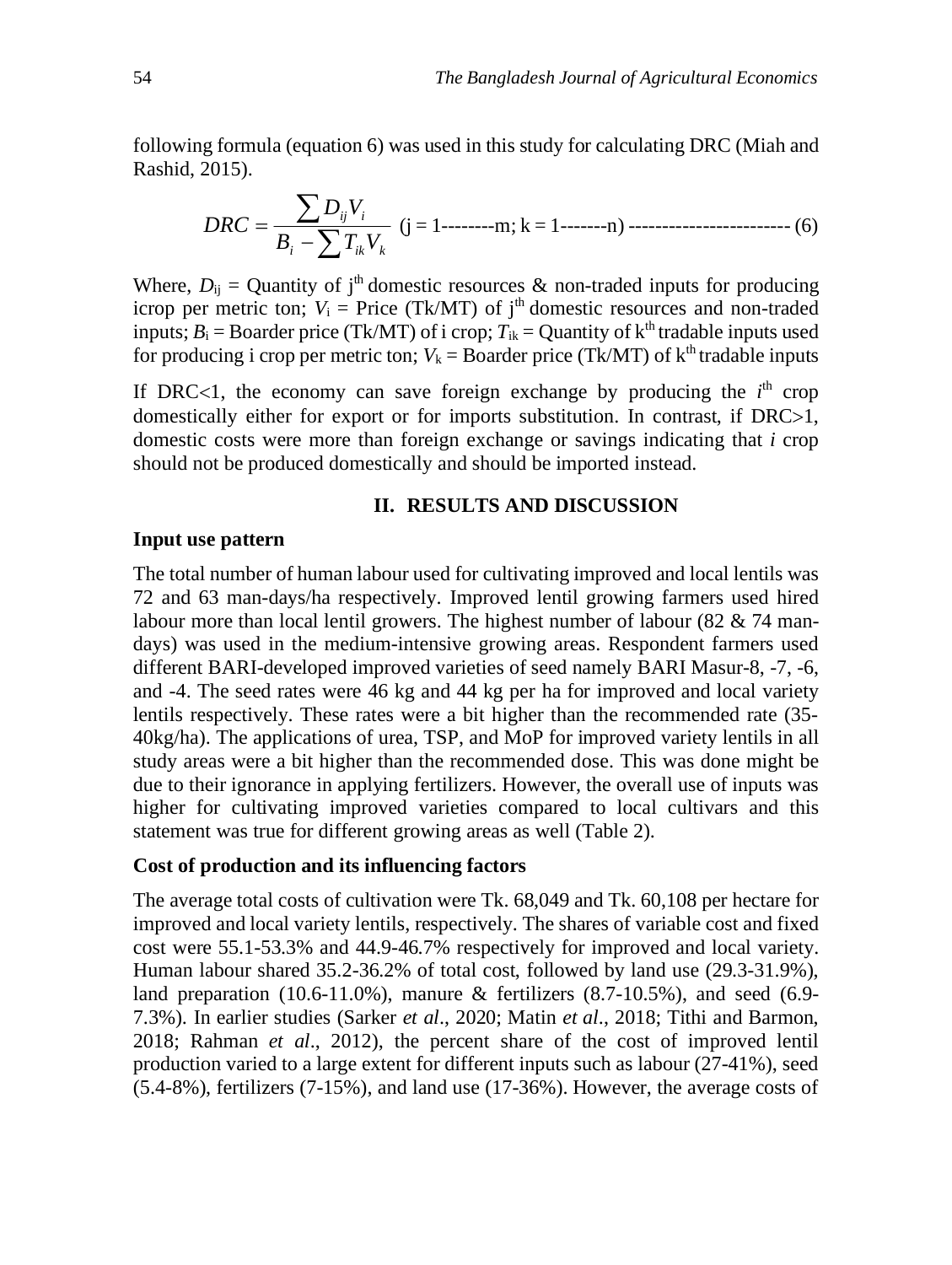improved and local variety lentils cultivation were found highest in the mediumintensive growing areas (Tk. 78,258 & Tk. 70,191/ha).

| Input            | High-growing<br>area |       | Medium-<br>growing area |       | Low-growing<br>area |       | All area |       | Recomm<br>. rate |
|------------------|----------------------|-------|-------------------------|-------|---------------------|-------|----------|-------|------------------|
|                  | Impr.                | Local | Impr.                   | Local | Impr.               | Local | Impr.    | Local |                  |
| Labour (m-day)   | 69                   | 61    | 82                      | 74    | 66                  | 54    | 72       | 63    |                  |
| Hired labour     | 41                   | 38    | 46                      | 39    | 42                  | 36    | 43       | 38    | --               |
| Family labour    | 28                   | 23    | 36                      | 35    | 24                  | 18    | 29       | 25    | --               |
| Seed $(kg)$      | 48                   | 47    | 49                      | 47    | 42                  | 39    | 46       | 44    | $35-40$          |
| Cow dung $(kg)$  | 1327                 | 154   | 4772                    | 4130  | 718                 | $- -$ | 2272     | 1428  | --               |
| Urea $(kg)$      | 47                   | 42    | 48                      | 45    | 45                  | 41    | 47       | 43    | $40 - 45$        |
| TSP (kg)         | 92                   | 90    | 96                      | 91    | 89                  | 87    | 92       | 89    | 80-90            |
| $MoP$ (kg)       | 47                   | 40    | 52                      | 43    | 46                  | 38    | 48       | 40    | $40 - 45$        |
| Boron (kg)       | 4.8                  | 2.7   | 3.9                     | 0.7   | 1.2                 | 0.2   | 3.3      | 1.2   | $7 - 10$         |
| $ZnSO4$ (kg)     | 3.9                  | 2.1   | 3.8                     | 0.7   | 0.8                 | 0.6   | 2.9      | 1.1   | --               |
| $DAP$ (kg)       | 10.7                 | 8.6   | 19.0                    | 2.5   | 7.9                 | 6.8   | 12.5     | 6.0   | --               |
| Irrigation (Tk.) | 2596                 | 2649  | 1361                    | 681   | 656                 | 956   | 1538     | 1429  | *once            |
| Pesticides (Tk.) | 1367                 | 1282  | 1993                    | 1236  | 770                 | 95    | 1377     | 871   | --               |

**Table 2. Per hectare use of inputs in improved and local variety lentil cultivation** 

\* Once within 30-40 days after germination

## **Table 3. Per hectare cost of improved and local variety lentil production in the study areas**

| Cost heading           |       | High-growing | Medium- |              | Low-growing |          | All area |       | % of TC |       |
|------------------------|-------|--------------|---------|--------------|-------------|----------|----------|-------|---------|-------|
|                        |       | area         |         | growing area |             | area     |          |       |         |       |
|                        | Impr. | Local        | Impr.   | Local        | Impr.       | Local    | Impr.    | Local | Impr.   | Local |
| Variable cost          | 38620 | 32813        | 41819   | 34515        | 31989       | 28773    | 37476    | 32022 | 55.1    | 53.3  |
| Land preparation       | 7101  | 6247         | 8259    | 7327         | 6793        | 6594     | 7384     | 6723  | 10.9    | 11.2  |
| Hired labour           | 15294 | 13034        | 14857   | 12625        | 14598       | 13207    | 14916    | 12955 | 21.9    | 21.6  |
| Seed                   | 5124  | 4623         | 5157    | 4958         | 4025        | 3875     | 4769     | 4485  | 7.0     | 7.5   |
| Manure/fertilizer      | 6756  | 4653         | 9778    | 7347         | 4831        | 3761     | 7121     | 5242  | 10.5    | 8.7   |
| Cowdung                | 1204  | 124          | 3843    | 3231         | 555         | $\Omega$ | 1867     | 1118  | 2.7     | 1.9   |
| Urea                   | 780   | 707          | 806     | 745          | 750         | 688      | 779      | 720   | 1.1     | 1.2   |
| TSP                    | 2323  | 2265         | 2604    | 2344         | 2219        | 2197     | 2382     | 2260  | 3.5     | 3.8   |
| MoP                    | 759   | 641          | 848     | 692          | 740         | 602      | 782      | 636   | 1.1     | 1.1   |
| Boron                  | 813   | 385          | 626     | 141          | 215         | 23       | 551      | 183   | 0.8     | 0.3   |
| ZnSO <sub>4</sub>      | 611   | 281          | 595     | 127          | 147         | 76       | 451      | 161   | 0.7     | 0.3   |
| DAP                    | 266   | 250          | 456     | 67           | 205         | 175      | 309      | 164   | 0.5     | 0.3   |
| Irrigation             | 2596  | 2649         | 1361    | 681          | 656         | 956      | 1538     | 1429  | 2.3     | 2.4   |
| Pesticides             | 1367  | 1282         | 1993    | 1236         | 770         | 95       | 1377     | 871   | 2.0     | 1.4   |
| Int. on OC             | 382   | 325          | 414     | 341          | 316         | 285      | 371      | 317   | 0.5     | 0.5   |
| <b>Fixed cost</b>      | 32107 | 27596        | 36439   | 35676        | 23174       | 20986    | 30573    | 28086 | 44.9    | 46.7  |
| Land use               | 21632 | 19710        | 24606   | 24482        | 14833       | 14409    | 20357    | 19534 | 29.9    | 32.5  |
| Family labour          | 10475 | 7886         | 11833   | 11194        | 8341        | 6577     | 10216    | 8552  | 15.0    | 14.2  |
| Total cost (TC)        | 70727 | 60409        | 78258   | 70191        | 55163       | 49759    | 68049    | 60108 | 100     | 100   |
| Total cost<br>(Tk./kg) | 39.1  | 56.1         | 43.5    | 61.5         | 39.8        | 48.5     | 40.9     | 55.6  |         |       |

**Note:** Tk means Bangladeshi currency Taka (BDT), 1 USD = 85 BDT

The total cost of production of lentils is likely to be influenced by different input prices, input costs, and the scale of production. The significant common factors of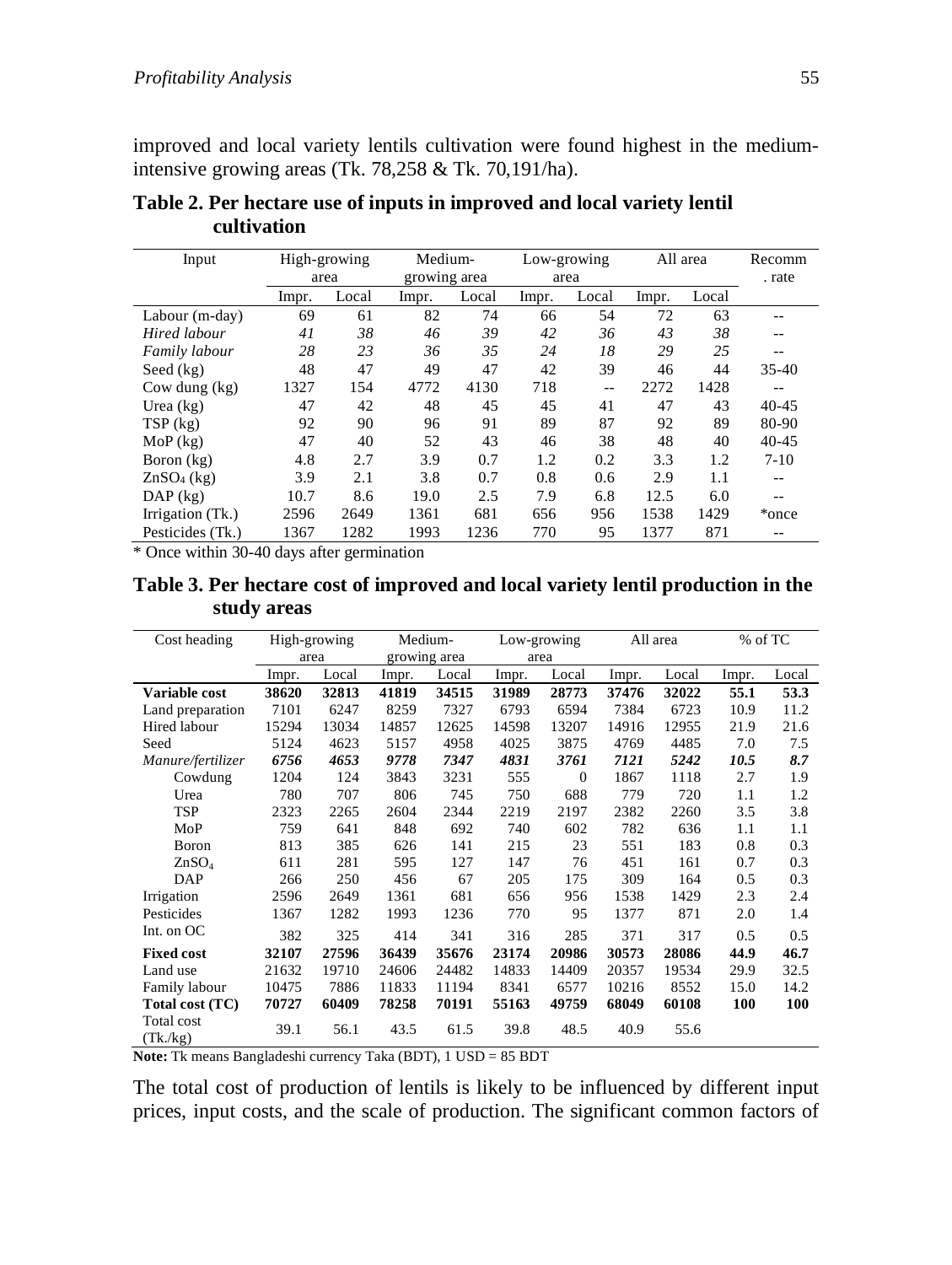the total cost of production for improved and local variety were lease cost, TSP price, and DAP price (Table 4). The coefficient of total production is positive and highly significant meaning that 1% increases in the total production of improved lentils, keeping other factors remaining constant, would increase the total cost of production by 0.224%. Similarly, the coefficients of land-use cost are positive and significant indicating that 1% increases in the land-use cost of both improved and local lentils, keeping other factors remaining constant, would increase the total cost of production by 0.232% and 0.427% respectively. The price of TSP had a significant positive effect on increasing the total production of improved lentils, whereas this effect was significantly negative on the total cost of local lentils production. However, DAP price had a significant positive effect on the total cost of production of both types of lentils.

| Variables      |               | Improved variety |       | Local variety |          |       |  |
|----------------|---------------|------------------|-------|---------------|----------|-------|--|
|                | Coefficient   | Std.             | Sig.  | Coefficient   | Std.     | Sig.  |  |
|                |               | error            | level |               | error    | level |  |
| Constant       | $***4.697$    | 1.203            | 0.000 | $***7.218$    | 2.048    | 0.001 |  |
| LnProd         | $*$ $*$ 0.224 | 0.098            | 0.023 | 0.115         | 0.090    | 0.205 |  |
| LnLeasecost    | $***0.232$    | 0.049            | 0.000 | $***0.427$    | 0.065    | 0.000 |  |
| Lntillagecost  | $***0.197$    | 0.047            | 0.000 | $-0.012$      | 0.063    | 0.846 |  |
| LnPesticost    | 0.005         | 0.004            | 0.190 | 0.005         | 0.005    | 0.298 |  |
| LnIrrigacost   | 0.003         | 0.003            | 0.346 | 0.005         | 0.004    | 0.182 |  |
| LnLabPric      | $-0.090$      | 0.116            | 0.438 | $-0.145$      | 0.165    | 0.380 |  |
| LnSeedPric     | 0.035         | 0.121            | 0.772 | 0.213         | 0.219    | 0.334 |  |
| LnDungPric     | $-0.102$      | 0.064            | 0.115 | 0.042         | 0.089    | 0.639 |  |
| LnUreaPric     | 0.132         | 0.222            | 0.552 | 0.451         | 0.402    | 0.265 |  |
| LnTSPPric      | $***0.389$    | 0.107            | 0.000 | ***-0.593     | 0.162    | 0.000 |  |
| LnMoPPric      | $-0.219$      | 0.228            | 0.338 | $-0.237$      | 0.349    | 0.500 |  |
| LnBorPric      | 0.003         | 0.006            | 0.644 | 0.004         | 0.010    | 0.692 |  |
| LnZnPric       | $-0.008$      | 0.006            | 0.196 | $**0.023$     | 0.011    | 0.043 |  |
| LnDAPPric      | $*0.018$      | 0.011            | 0.101 | $***0.047$    | 0.017    | 0.006 |  |
| F-value        |               | 16.746***        |       |               | 8.763*** |       |  |
| $\mathbb{R}^2$ |               | 0.51             |       |               | 0.54     |       |  |
| N              |               | 240              |       |               | 120      |       |  |

**Table 4. Coefficients of the variables used in Cobb-Douglas type cost function** 

**Note**: \*\*\*, \*\*, &\* represent significant at 1%, 5% and 10% level respectively Dependent Variable: Total cost of production (Tk./ha)

### **Profitability of lentil production and its influencing factors**

The average return from lentil production in different locations is shown in Table 5. The average yield of improved lentil varieties (1.664 t/ha) was much higher (33.5%) than that of the local cultivar (1.081 t/ha). The yields of both improved and local varieties were higher at the medium-intensive growing areas compared to highlyintensive and low-intensive growing areas might be due to the use of higher amounts of inputs and improved variety (BAR Masur-8). The yield of a crop depends on many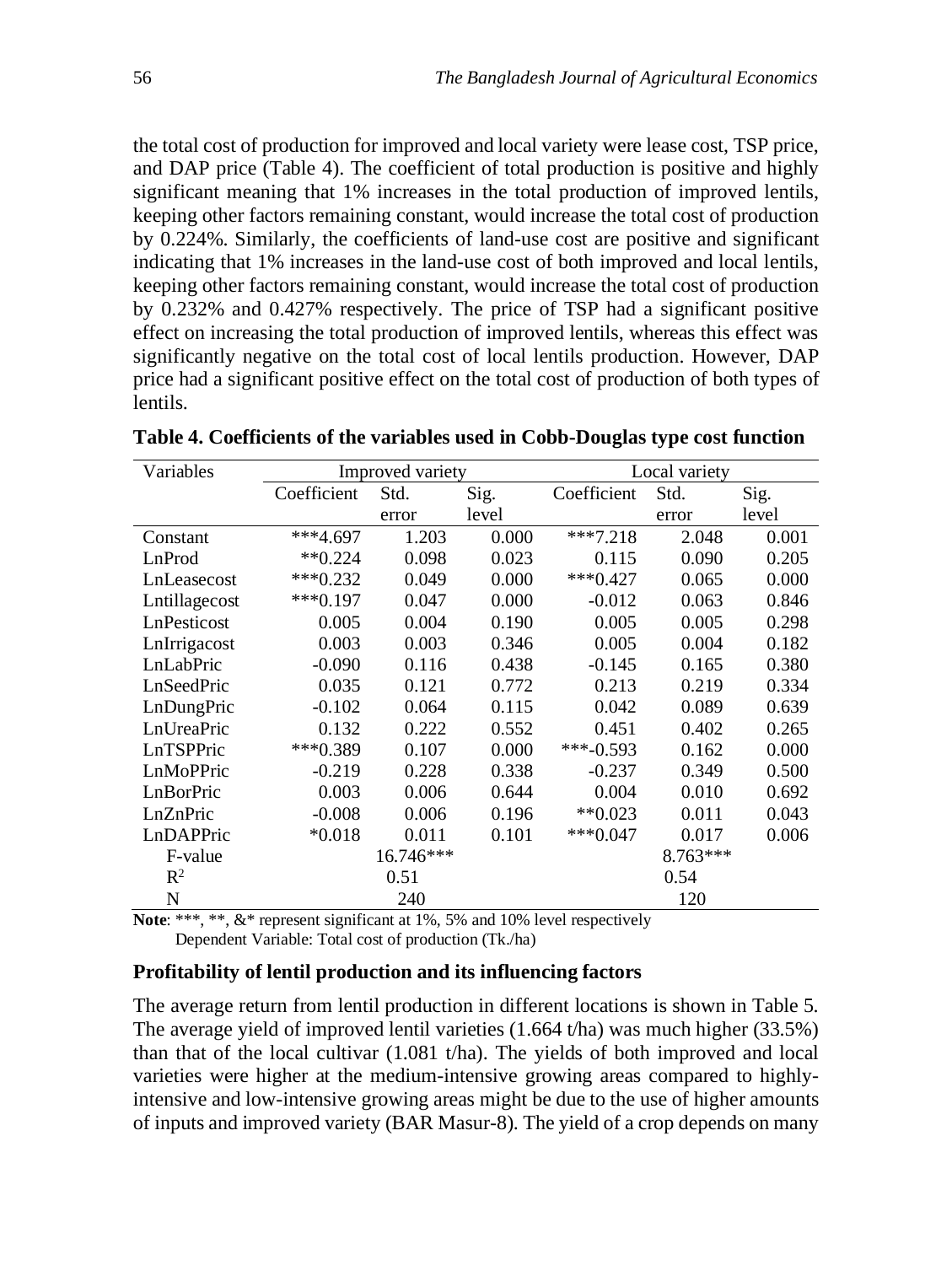agro-socio-economic and environmental factors. It varies from variety to variety, location to location, and year to year. Rahman *et al.* (2012) recorded the higher yield  $(1.733 \text{ t/ha})$  of BARI Masur varieties  $(3, 4, 5, \& 6)$  in Jhenaidah and Jashore districts during 2010-11. In the next year (2011-12), it was 1.479 t/ha in Jashore, Meherpur, and Natore districts (Matin *et al.*, 2018). Kazal *et al.* (2013) recorded much lower yield (1.160 t/ha) in Natore and Bogura districts during 2012.

The average total return from improved and local variety lentils production was estimated at Tk. 1,16,214 and Tk. 77,976 per hectare respectively. Again, the average net return from improved lentil production (Tk. 48,165) was much higher compared to local cultivars (Tk. 17,868). Even there were lower selling prices of grain (lentil) and straw, the improved lentil cultivating farmers obtained 32.9% higher gross and 62.9% higher net income compared to local cultivars users which was due to higher yield. The benefit-cost ratio (BCR) of improved variety production over variable cost and total cost were respectively 3.10 and 1.71, whereas it was 2.44 and 1.30 for local variety. The benefit-cost ratios over TC and VC were also 24.0% and 21.5% higher respectively for improved lentil cultivating farmers. However, the profitability indicators imply that the cultivations of both improved and local variety lentils at the farm level are profitable.

| Particular                 | Highly-intensive |              | Medium-intensive |              | Low-intensive |              | All area |       |
|----------------------------|------------------|--------------|------------------|--------------|---------------|--------------|----------|-------|
|                            |                  | growing area |                  | growing area |               | growing area |          |       |
|                            | Impr.            | Local        | lmpr.            | Local        | Impr.         | Local        | Impr.    | Local |
| 1. Lentil yield (kg/ha)    | 1810             | 1077         | 1798             | 1142         | 1385          | 1025         | 1664     | 1081  |
| 2. Lentil price $(Tk./kg)$ | 68.0             | 68.5         | 69.0             | 71.5         | 66.5          | 67.5         | 67.8     | 69.2  |
| 3. Straw amount (kg/ha)    | 846              | 692          | 923              | 808          | 882           | 736          | 884      | 746   |
| 4. Straw price (Tk./kg)    | 3.50             | 4.26         | 4.06             | 4.25         | 3.96          | 4.25         | 3.84     | 4.25  |
| 5. Total return (Tk./ha)   | 126041           | 76722        | 127809           | 85087        | 95595         | 72316        | 116214   | 77976 |
| 6. Total variable cost     | 38620            | 32813        | 41819            | 34515        | 31989         | 28773        | 37476    | 32022 |
| (Tk/ha)                    |                  |              |                  |              |               |              |          |       |
| 7. Total cost (Tk./ha)     | 70727            | 60409        | 78258            | 70191        | 55163         | 49759        | 68049    | 60108 |
| 8. Gross margin $(5-6)$    | 87421            | 43909        | 85990            | 50572        | 63606         | 43543        | 78738    | 45954 |
| 9. Net return (5-7)        | 55314            | 16313        | 49551            | 14896        | 40432         | 22557        | 48165    | 17868 |
| 10. BCR on VC (5/6)        | 3.26             | 2.34         | 3.06             | 2.47         | 2.99          | 2.51         | 3.10     | 2.44  |
| 11. BCR on TC (5/7)        | 1.78             | 1.27         | 1.63             | 1.21         | 1.73          | 1.45         | 1.71     | 1.30  |

**Table 5. Financial profitability of improved and local variety lentil production in the study areas** 

Table 5 further reveals that the improved variety users of highly-intensive growing areas received the highest net return (Tk. 55,314/ha) followed by medium-intensive (Tk. 49,551) and low-intensive growing areas. But the local variety users of lowintensive growing areas received the highest net return (Tk. 22,557) and mediumintensive growing areas received the lowest net return (Tk. 14,896**)** only due to lower and higher production costs respectively. The estimated BCRs over total cost for improved and local lentil varieties are 1.71 and 1.30 respectively. Matin *et al.* (2018) and Hajong *et al*. (2020) estimated BCRs (1.81 & 1.75) of improved variety lentils higher than the present result (1.71), but Rahman *et al.* (2012) estimated a BCR of 1.53 which was lower than the present study.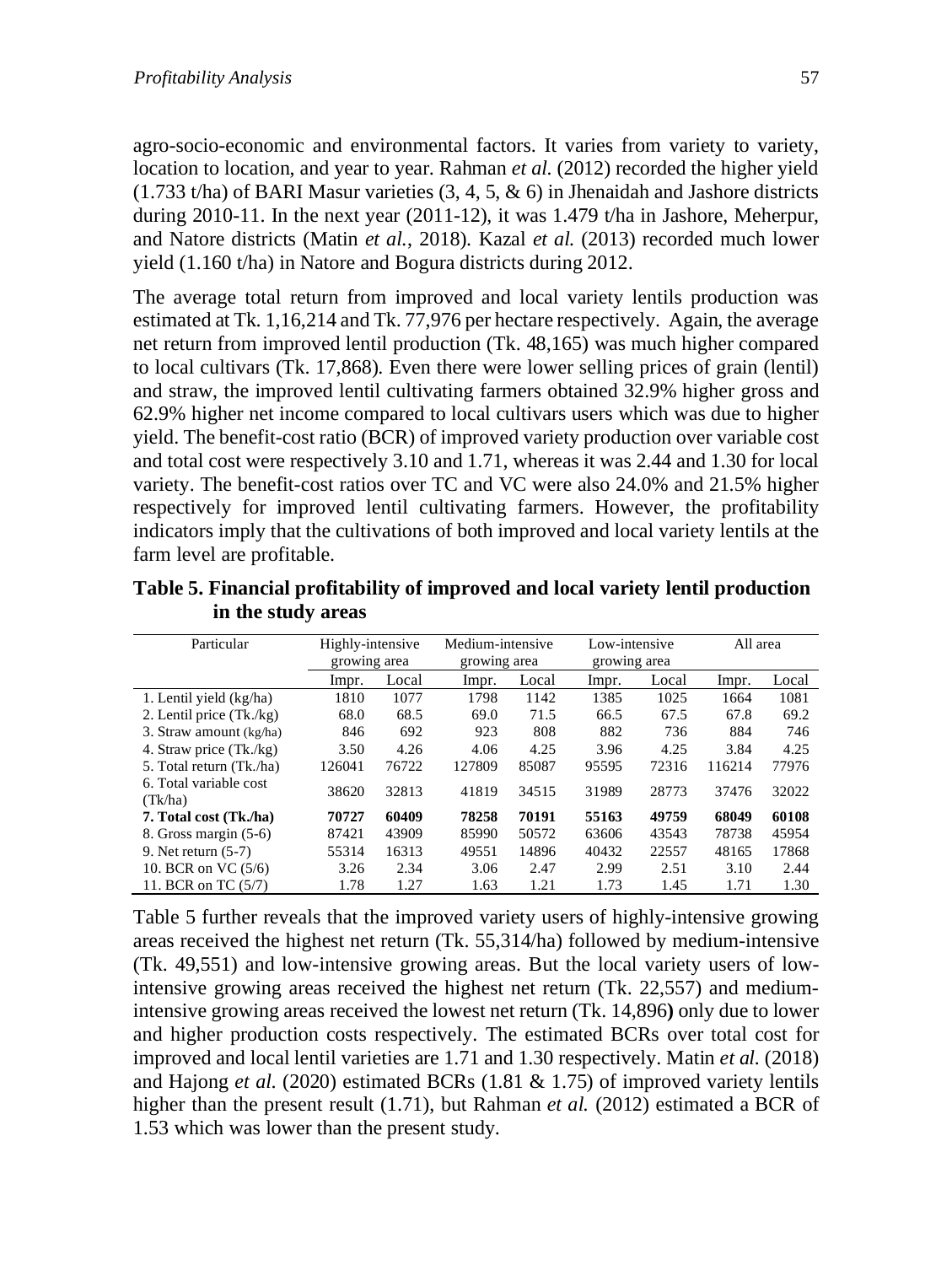The net profit of lentil production is mostly influenced by different input prices and output. The total production was a common factor (for local and improved varieties) that had a positive and significant effect on the net returns of lentil production. The coefficients of total production are positive and significant at the 1% level meaning that 1% increases in the total production of improved and local variety lentils, keeping other factors remaining constant, would increase the net return by 1.39% and 3.96% respectively. Again, the prices of pesticides, seed, cowdung, and DAP fertilizer were common factors that had a negative significant effect on the net return of lentil production. Tillage cost and TSP price had a negative and Boron price had a positive and significant effect on the net return of improved lentil production. Only the labour price had a positive and significant effect on the net return of local variety lentil production (Table 6).

| Variables        |             | Improved variety |            | Local variety |            |            |  |
|------------------|-------------|------------------|------------|---------------|------------|------------|--|
|                  | Coefficient | Std. error       | Sig. level | Coefficient   | Std. error | Sig. level |  |
| Constant         | $**3.154$   | 1.563            | 0.045      | $***-17.441$  | 6.126      | 0.005      |  |
| LnProduction     | $***1.390$  | 0.121            | 0.000      | $***3.955$    | 0.305      | 0.000      |  |
| LnStraw          | 0.010       | 0.053            | 0.846      | $-0.212$      | 0.199      | 0.289      |  |
| LnTillagecost    | $* -0.099$  | 0.061            | 0.102      | $-0.238$      | 0.210      | 0.259      |  |
| LnPestcidescost  | **-0.005    | 0.002            | 0.015      | $**-0.018$    | 0.007      | 0.011      |  |
| LnIrrigationcost | 0.001       | 0.002            | 0.658      | $-0.009$      | 0.006      | 0.139      |  |
| LnLabourprice    | 0.101       | 0.149            | 0.498      | $*0.905$      | 0.494      | 0.070      |  |
| LnSeedprice      | $* -0.285$  | 0.155            | 0.067      | $* -1.189$    | 0.711      | 0.097      |  |
| LnDungprice      | ***-0.019   | 0.003            | 0.000      | $***-0.075$   | 0.015      | 0.000      |  |
| LnUreaprice      | $-0.412$    | 0.292            | 0.161      | 1.644         | 1.300      | 0.209      |  |
| LnTSPprice       | $* -0.258$  | 0.144            | 0.075      | $-0.041$      | 0.521      | 0.938      |  |
| LnMoPprice       | 0.239       | 0.299            | 0.424      | $-0.820$      | 1.137      | 0.473      |  |
| LnZincprice      | 0.002       | 0.003            | 0.424      | $-0.014$      | 0.013      | 0.292      |  |
| LnBoronPrice     | $**0.007$   | 0.003            | 0.011      | $-0.011$      | 0.011      | 0.348      |  |
| LnDAPprice       | $***-0.016$ | 0.004            | 0.000      | $* -0.024$    | 0.013      | 0.101      |  |
| F-value          |             | 30.279***        |            | 16.831***     |            |            |  |
| $\mathbb{R}^2$   |             | 0.653            |            | 0.692         |            |            |  |
| N                |             | 240              |            |               | 120        |            |  |

**Table 6. Coefficients of the variables used in Cobb-Douglas type profit function for lentil** 

Note: \*\*\*, \*\*, \* represent significant at 1%, 5% and 10% level respectively Dependent variable: Net profit (Tk./ha)

### **Economic profitability and comparative advantage of lentil production**

*Economic profitability:* An attempt was made to assess the profitability of lentil cultivation from an economic point of view under the import parity level in Bangladesh. The average net returns were calculated for improved and local variety lentils at Tk. 15,083/MT and Tk. -306/MT respectively. The highest net return (Tk.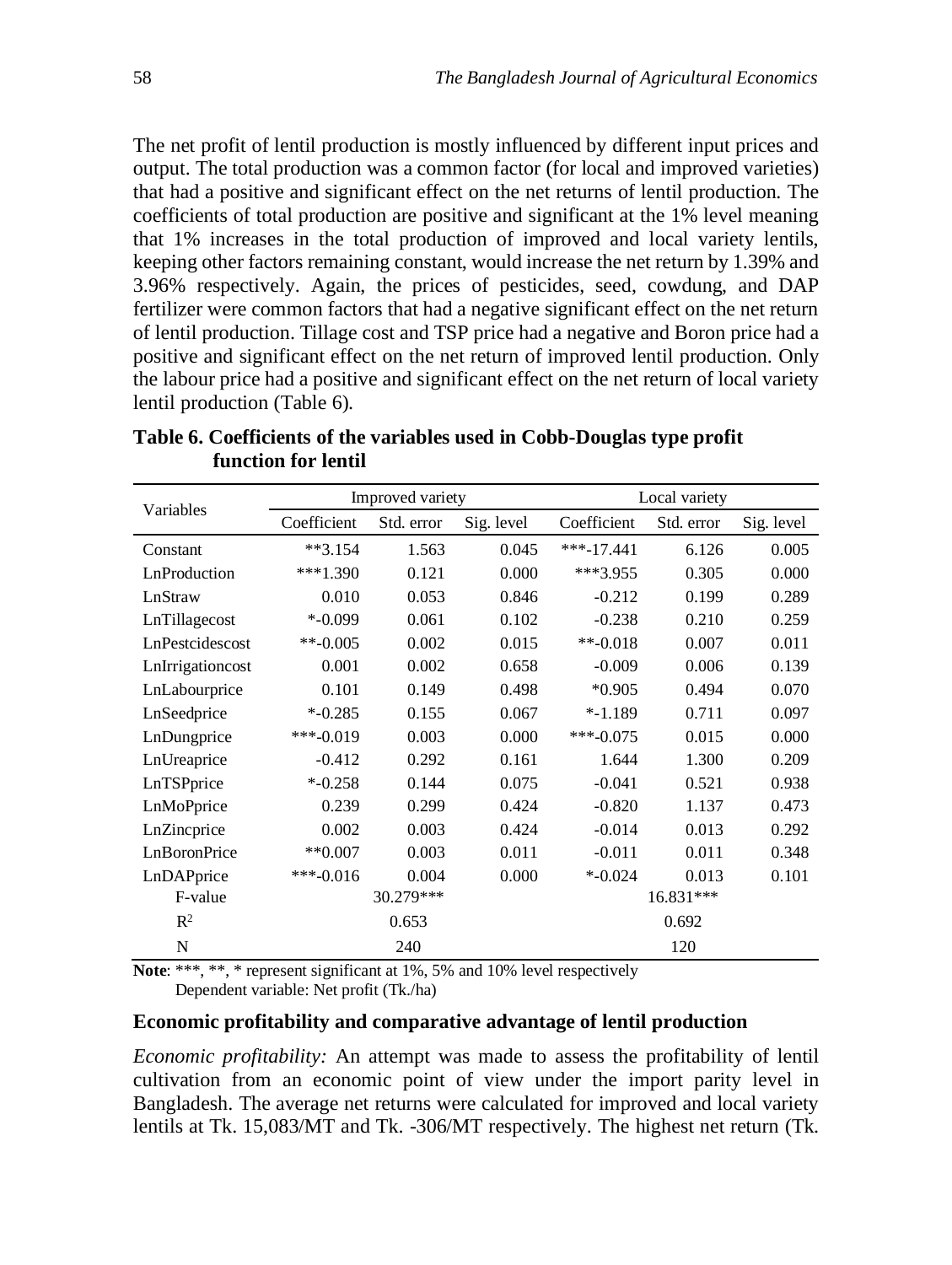17,038/MT) was received by the improved lentils producers of highly-intensive growing areas mainly due to the lower cost of production followed by the producers of low-intensive growing areas (Tk. 15,872/MT). In medium-intensive growing areas, the net return was Tk. 12,505/MT for the producers of improved lentil variety mainly due to higher input cost of production. However, the net return of local lentils production was negative for high and medium growing areas mainly due to the lower yield. In the case of improved verities, the highest BCR (1.42) was found in the highly-intensive growing areas and the lowest (1.38) in the medium-intensive growing areas. Again, the average BCR of local lentils production was less than unity (0.99) implies that local lentil production is not profitable from an economic point of view under the import parity level in Bangladesh (Table 7).

*Comparative Advantage:* Comparative advantage is an economy's ability to produce a particular good or service at a lower opportunity cost than its trading partners. It implies that the country should produce more of those commodities which have lower opportunity costs, and be concerned about exporting those commodities, if possible. Again, the country should decrease the production of those commodities which have higher opportunity costs producing domestically rather than importing at a cheaper price from abroad. In this study, the farm gate price was used as domestic producer price, and the CIF (Cost, insurance, and freight, *is an international shipping agreement, which represents the charges paid by a seller to cover the costs, insurance, and freight of a buyer's order while the cargo is in transit*) import price was taken in terms of world price to measure the comparative advantage for lentil production in the country.

Comparative advantage in producing lentils in the country was evaluated through the calculation of their domestic resource costs (DRCs). DRC of greater than one implies that the country loses foreign exchange through domestic production (in the sense that it uses more domestic resources than it generates net value added to tradable goods and services), while a DRC of less than one implying the production is efficient and makes a positive contribution to domestic value addition. The improved lentil varieties had a comparative advantage in domestic production for import substitution since its DRC is less than unity (0.72), whereas it is opposite for local variety (1.01).

However, the overall DRC scenario indicates that the production of local lentils was not so advantageous in Bangladesh since the value of DRC is greater than or close to unity (Table 7). The present DRC estimate is higher than the estimates of 0.39, 0.62, and 0.43 found respectively by Tithi and Barmon (2018), Kazal *et al.* (2013), and Rashid and Hasan (2012). The findings indicate the need for higher dissemination of the existing improved variety and strengthening research towards the generation of new lentil varieties along with better crop management techniques for achieving a higher comparative advantage in domestic production.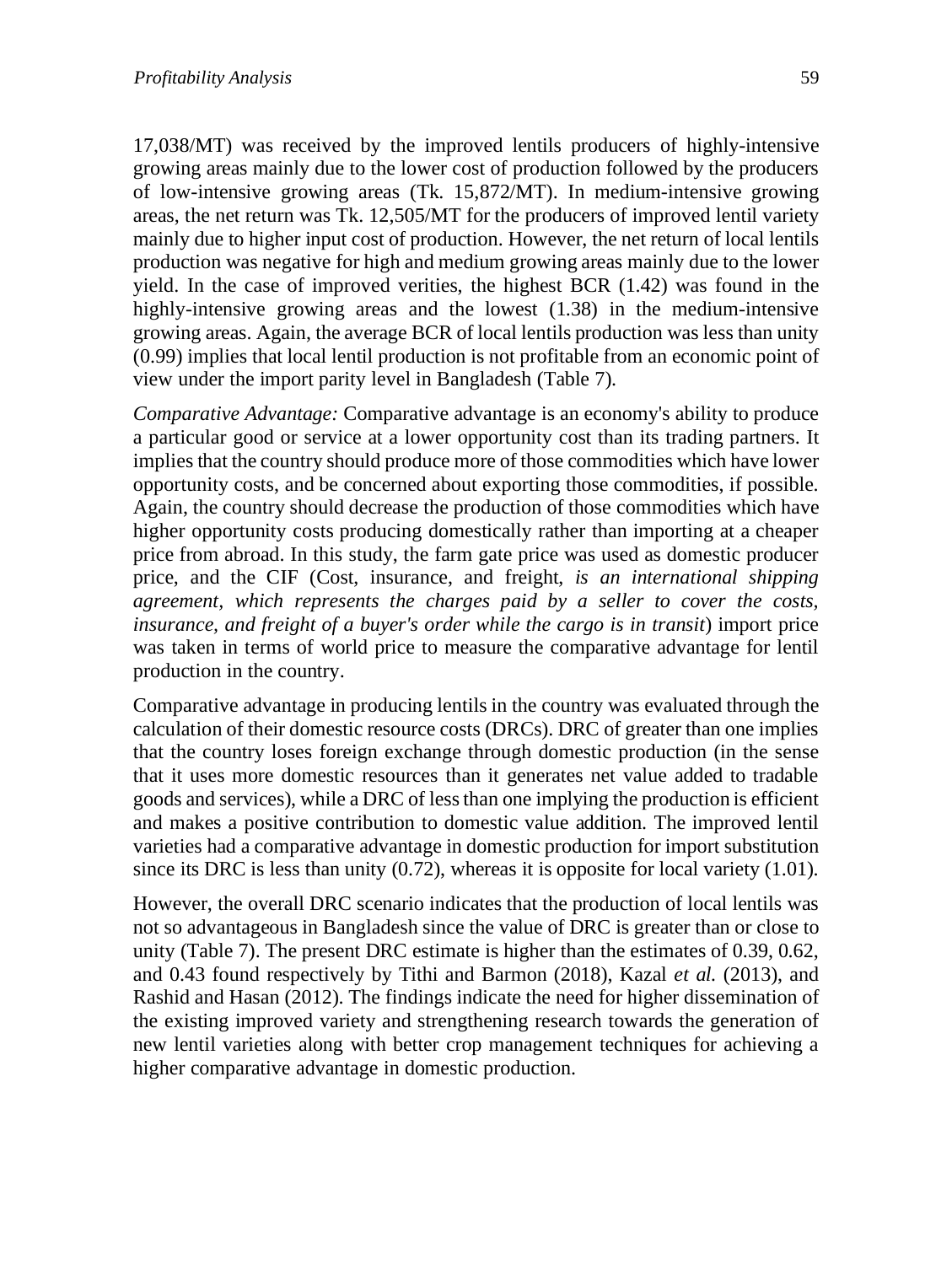|                             | Highly-intensive |        |       | Medium-intensive |       | Low-intensive |       | All area |
|-----------------------------|------------------|--------|-------|------------------|-------|---------------|-------|----------|
| Particulars                 | growing area     |        |       | growing area     |       | growing area  |       |          |
|                             | Impr.            | Local  | Impr. | Local            | Impr. | Local         | Impr. | Local    |
| A. Traded input (Tk/MT)     | 3933             | 6143   | 4359  | 5713             | 4892  | 6127          | 4344  | 5965     |
| Urea                        | 834              | 1261   | 857   | 1266             | 1044  | 1285          | 907   | 1278     |
| <b>TSP</b>                  | 2067             | 3421   | 2171  | 3241             | 2613  | 3452          | 2249  | 3348     |
| MoP                         | 764              | 1099   | 851   | 1107             | 977   | 1090          | 848   | 1088     |
| DAP                         | 268              | 362    | 479   | 99               | 258   | 300           | 340   | 251      |
| B. Non-traded inputs &      |                  |        |       |                  |       |               |       |          |
| domestic resources          | 36795            | 52503  | 40903 | 58094            | 37003 | 44973         | 38340 | 52107    |
| (Tk/MT)                     |                  |        |       |                  |       |               |       |          |
| Human labour                | 14237            | 19424  | 14844 | 20857            | 16562 | 19301         | 15103 | 19895    |
| Land preparation            | 3923             | 5800   | 4593  | 6416             | 4905  | 6433          | 4438  | 6219     |
| Seed                        | 2831             | 4292   | 2868  | 4342             | 2906  | 3780          | 2866  | 4149     |
| Other fertilizers           | 787              | 618    | 679   | 235              | 261   | 97            | 602   | 318      |
| Manure                      | 665              | 115    | 2137  | 2829             | 401   | $\Omega$      | 1122  | 1034     |
| Pesticide                   | 755              | 1190   | 1108  | 1082             | 556   | 93            | 828   | 806      |
| Irrigation                  | 1434             | 2460   | 757   | 596              | 474   | 933           | 924   | 1322     |
| Interest on OC              | 211              | 302    | 230   | 299              | 228   | 278           | 223   | 293      |
| Land use                    | 11951            | 18301  | 13685 | 21438            | 10710 | 14058         | 12234 | 18070    |
| C. Total input cost $(A+B)$ | 40728            | 58646  | 45262 | 63807            | 41895 | 51100         | 42684 | 58073    |
| D. Output price (Tk./MT)    | 57766            | 57766  | 57766 | 57766            | 57766 | 57766         | 57766 | 57766    |
| $E.$ Net return $(D-C)$     | 17038            | $-880$ | 12505 | $-6040$          | 15872 | 6667          | 15083 | $-306$   |
| F. BCR (D/C)                | 1.42             | 0.98   | 1.28  | 0.91             | 1.38  | 1.13          | 1.35  | 0.99     |
| G. Value added (D-A)        | 53834            | 51623  | 53408 | 52054            | 52875 | 51639         | 53422 | 51801    |
| E. DRC $(B/G)$              | 0.68             | 1.02   | 0.77  | 1.12             | 0.70  | 0.87          | 0.72  | 1.01     |

**Table 7. Economic profitability and DRC of improved and local variety lentils production at import parity level** 

## **Problems of lentil cultivation**

Both improved and local lentils producers in the study areas mentioned numerous common issues regarding the problems of lentil production, but the magnitudes of their statements were not the same at all. The majority of the farmers (40-53.3%) opined about the attack of foot rot and stemphylium blight diseases. The leaves of the infected plants become yellow or reddish after 20-25 days of sowing, and the tip of the plant dries slowly due to attack of foot rot disease. This problem was more vital for local cultivars compared to improved varieties. Adverse weather (dense fog, excessive rain, heat, etc.) was another severe problem faced by 15.4-19.2% of respondent farmers. The infestation of lentils by insects (Aphids & cutworm) was reported by 8.3-9.2% of the farmers to be harmful for lentil cultivation. Some respondent farmers were facing the unavailability problem of quality lentil seed in the study areas. The lower yield of local lentils was mentioned as a crucial problem by 15% of farmers. The other problems faced by both types of farmers were lack of cash, the higher price of labour, and the low market price of lentils (Table 8).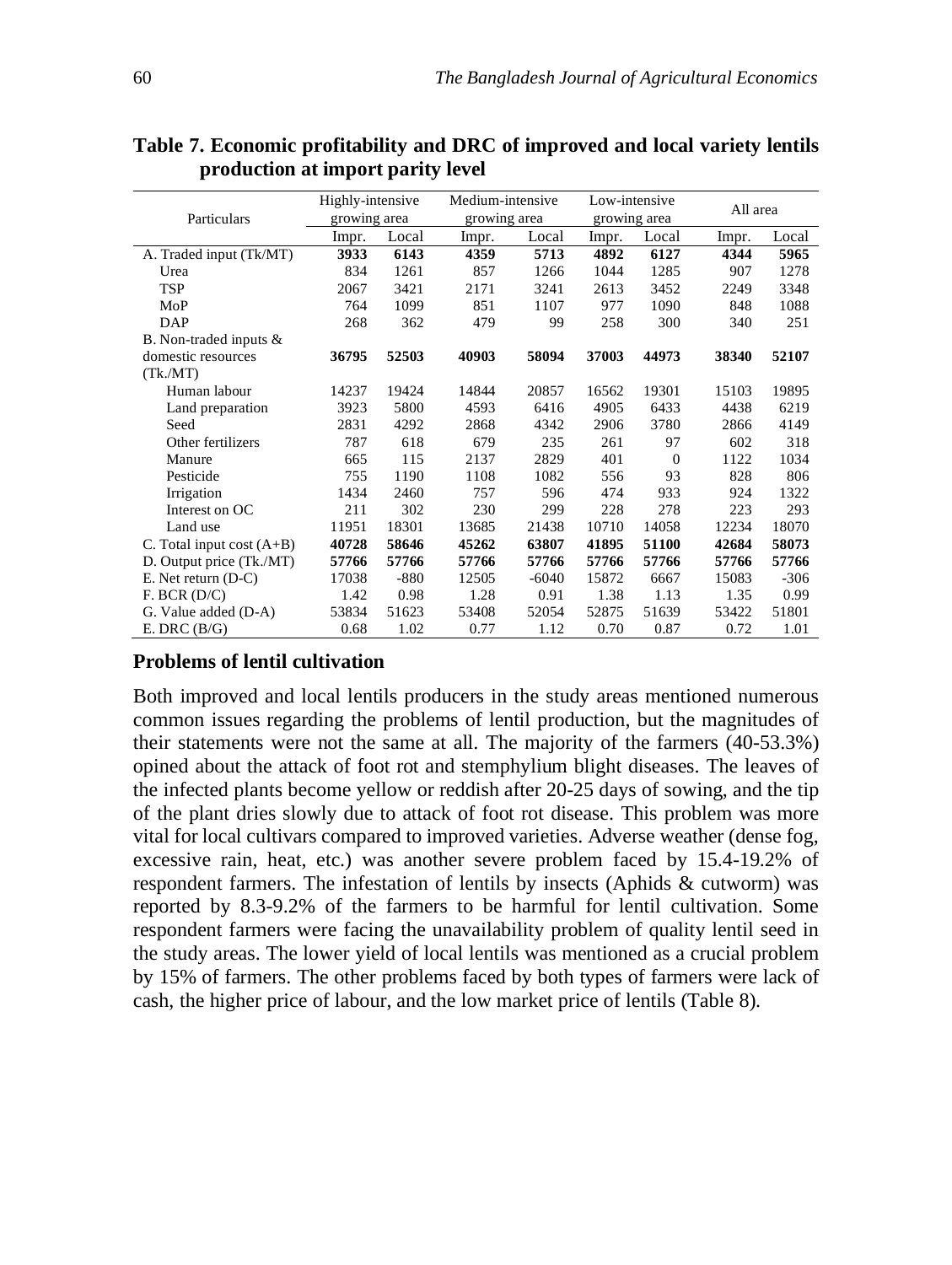| Type of problems                                  |    | Improved lentil farmer<br>$(n=240)$ | Local lentil farmer<br>$(n=120)$ |      |  |
|---------------------------------------------------|----|-------------------------------------|----------------------------------|------|--|
|                                                   | N  | %                                   | N                                | %    |  |
| 1. Infection of foot rot $&$ stemphylium diseases | 96 | 40.0                                | 64                               | 53.3 |  |
| 2. Adverse weather (fog, excessive rain, heat)    | 37 | 15.4                                | 23                               | 19.2 |  |
| 3. Lack of irrigation facility                    | 28 | 11.7                                | 12                               | 10.0 |  |
| 4. Infestation of insects (Aphids, Katui)         | 22 | 9.2                                 | 10                               | 8.3  |  |
| 5. Lack of quality seed                           | 10 | 4.2                                 | 8                                | 6.7  |  |
| 6. Lack of cash                                   | 15 | 6.3                                 |                                  | 5.8  |  |
| 7. Scarcity and higher cost of labour             | 12 | 5.0                                 | 8                                | 6.7  |  |
| 8. Low yield                                      | 7  | 2.9                                 | 18                               | 15.0 |  |
| 9. Low market price                               |    | 2.1                                 | 3                                | 2.5  |  |
| 10. Others*                                       | 8  | 3.3                                 |                                  | 5.0  |  |

### **Table 8. Problems of lentil cultivation in the study areas**

**Note:**\*Higher cost of inputs, low germination of seed, crop dies due to excessive salt, lack of tillage machinery, bad soil quality, etc.

## **III. CONCLUSIONS AND RECOMMENDATIONS**

The average yield of improved variety is much higher than the yield of local cultivars. The highest yield has been found in medium-intensive growing areas due to the use of better variety and higher levels of inputs. The cultivations of both improved and local lentils are highly profitable from the financial point of view but moderately and negatively profitable from an economic perspective respectively. The prices of pesticides, seed, cowdung, and DAP fertilizer were common factors that had a negative significant effect on the net return of both improved and local variety lentil production. Although the domestic production of improved lentils has a comparative advantage, the production of local cultivars has no comparative advantage due to lower production, higher production costs, and the lower import price of lentils. These findings are true for all categories of the study areas. The overall production problems are not severe to both improved and local variety producing lentil farmers in all categories of the study areas. However, the infection of diseases and some abiotic stresses are the major bottlenecks of lentil cultivation.

It is vital to encourage farmers to cultivate and expand their lands for the cultivation of improved lentil varieties to improve soil fertility, increase the comparative advantage of production, raise the benefit of farmers, and achieve self-sufficiency in pulses in Bangladesh. Therefore, the following measures should be taken by the Government for further improvement of lentil cultivation in Bangladesh.

• The adequate supply of high-yielding and disease-resistant seeds of improved lentil varieties should be ensured at the farm level. The Field Service Wing of DAE should take initiatives through their related projects in this issue in association with national research institutes (i.e., BARI, BINA) and BADC.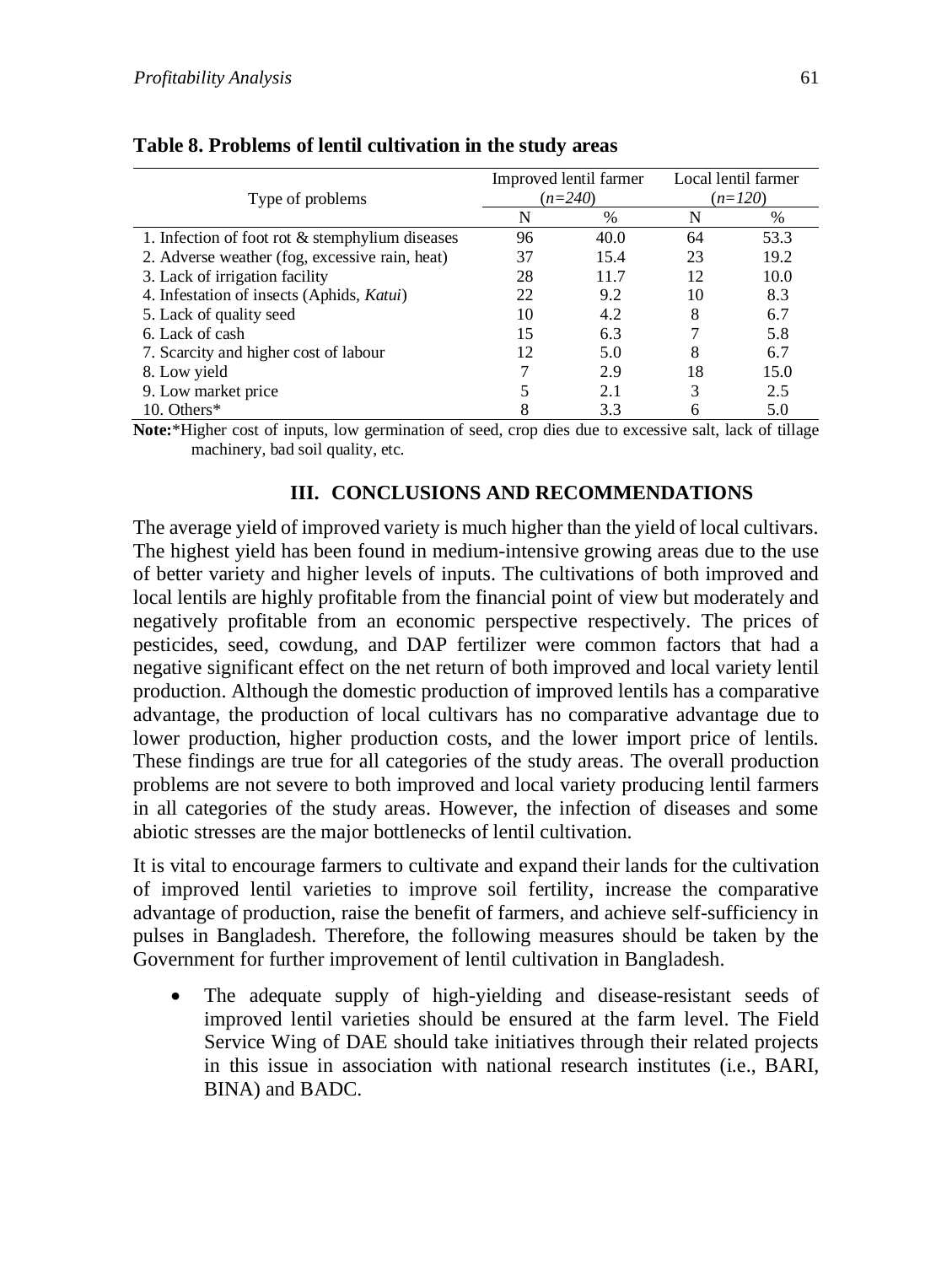- The current agricultural extension services in most of the areas are more dynamic and active compared to the past. Therefore, this department should be made more strengthened for disseminating the improved lentil technologies among farmers.
- Farmers need hassle-free credit facilities. Credit facilities with favorable terms and conditions should be extended to the enthusiastic lentil farmers.
- The appropriate measures for reducing the wage rate of labour and ensuring the irrigation facility may be the stimulus of expanding lentil cultivation in the study areas.
- Finally, the ongoing research on pulses for evolving high-yielding new lentil varieties along with improved management technologies should be strengthened.

#### **REFERENCES**

- Afzal, M.A., Bakr, M.A. and Rahman, M.L. (1999). Lentil Cultivation in Bangladesh. Research report, Lentil, Blackgram and Mungbean Development Pilot Project, Pulses Research Station, BARI, Gazipur-1701.
- Anwar, S. (2004). Comparative advantage and competitiveness of major agricultural crops in Indus BASIN: Price risk analysis. A PhD thesis submitted to the faculty of agricultural economics and rural sociology, University of Agriculture. Faisalabad, Pakistan.
- BBS (2021). *Yearbook of Agricultural Statistics-2020*, Ministry of Planning, Govt. of Peoples' Republic of Bangladesh, Dhaka.
- Bhatty, R.S. (1988). Composition and quality of lentil: a review. *Canadian Ins. Food Sci. Technol. J*., 21: 144-160.
- Das, A. and Mishra, R.R. (2020). Compound annual growth (CAGR) rate of fresh tea leaf (*Camellia sinensis)* production in Assam: a statistical approach. *SSRN Electronic Journal*. Available at: https://ssrn.com/abstract=3728002
- DDP (2013). Desirable Dietary Pattern. Dietary Guidelines for Bangladesh. Bangladesh Institute of Research and Rehabilitation in Diabetes, Endocrine and Metabolic Disorders (BIRDEM), Dhaka.
- Dillon, J.L. and Hardker, J.B., (1980). *Farm Management Research for Small Farmers Development*, Agricultural Service, Bulletin-41, FAO, Rome.
- Hajong, P., Rahman, H.M., Kabir, S.M. and Paul, S. (2020). Production and value chain analysis of lentil in some selected areas of Bangladesh. *International Journal of Sustainable Agricultural Research,* 7(4): 234-243*.*
- Hossain, M.A., Alam, M.A.U., Khatun, M.U.S., Islam, M.K., Anwar, M.M. and Haque, M.E. (2016). Performance of BARI released lentil varieties in Charland ecosystem under Kurigram district. *J. Biosci. Agric. Res.,* 10(2): 886-891.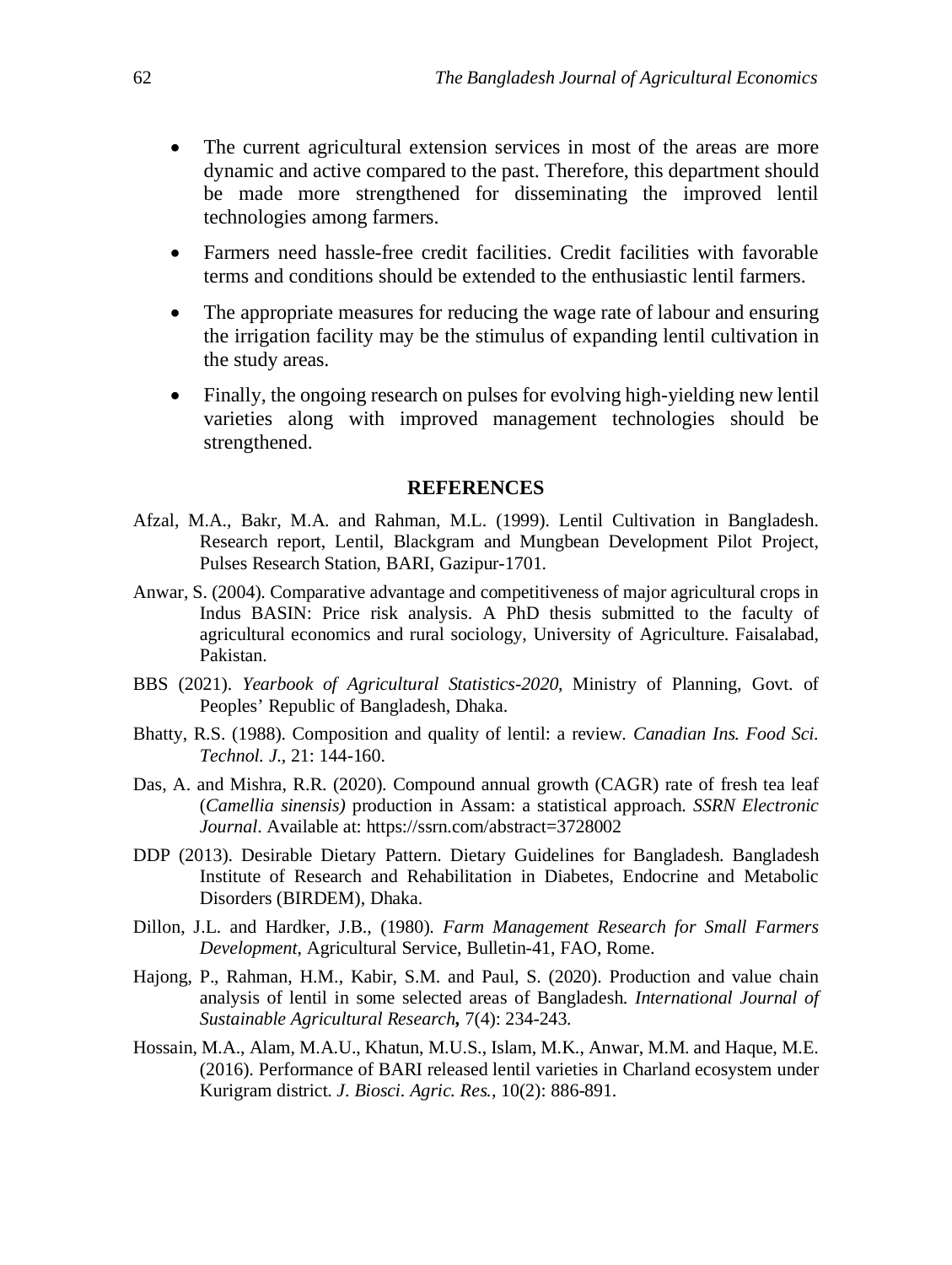- HIES (2016). *Household Income and Expenditure Survey-2016*. Bangladesh Bureau of Statistics, Statistics and Informatics Division, Ministry of Planning, Govt. of Peoples' Republic of Bangladesh, Dhaka, Bangladesh.
- Islam, Q.M.S., Miah, M.A.M., Baset, M.A., Mohiuddin, M. and Hossain, K.M.F. (2010). Lentil and mustard cultivation in two districts of Bangladesh: a comparative economic study. *Bangladesh J. of Seed Sci. & Tech*., 14 (1&2): 131-135.
- Islam, A.H.M.S. and Kirschke, D. (2010). Protection and comparative advantage of rice production in Bangladesh: A policy analysis matrix. *Himalayan Research Papers Archive*, University of New Mexico, UNM Digital Repository. https://digitalrepository.unm.edu/ nsc research/23
- Islam, M.R., Uddin, M.K. and Ali, M.O. (2015). Performance of lentil varieties under relay and minimum tillage conditions in T. Aman rice. *Bangladesh J. Agril. Res.,* 40(2): 271-278.
- ISPC (2018). Adoption and Impact of Improved Lentil Varieties in Bangladesh, 1996- 2015*,* Brief N. 63. Rome: Independent Science and Partnership Council. https://cas.cgiar.org/spia/ publications/adoption-and-impact-improved-lentilvarieties-bangladesh-1996-2015
- Kazal, M.M.H., Rahman, S., Alam, M.J. and Hossain, S.T. (2013). Financial and economic profitability of selected agricultural crops in Bangladesh. Technical report, NFPCSP, FAO, Food Planning and Monitoring Unit, Ministry of Food, Bangladesh.
- Kolawole, O. (2006). Determinants of profit efficiency among small scale rice farmers in Nigeria: a profit function approach. Poster paper presented at the International Association of Agricultural Economists Conference, Gold Coast, Australia, August 12-18, 2006. Available at: https://www.researchgate.net/publication/23511315
- Masters, W.A. and Winter-Nelson, A. (1995). Measuring the comparative advantage of agricultural activities: domestic resource costs and social cost-benefit ratio. *American Journal of Agricultural Economics,* 77: 243-250.
- Matin, M.A., Islam, S.M.Q. and Huque, S. (2018). Profitability of lentil cultivation in some selected sites of Bangladesh. *Bangladesh J. Agril. Res.,* 43(1): 135-147.
- Miah, M.A.M., Alam Q.M., Sarker, A. and Aktar, M. S. (2009). Socio-economic impact of pulse research in some selected areas of Bangladesh. *Asia Pacific Journal of Rural Development,* 19(2): 115-141.
- Miah, A.A. and Rahman, M. (1991). Agronomy of lentil in Bangladesh. Proceedings of the Seminar of *Lentil in South Asia*, 11-15 March 1991, New Delhi, India.
- Miah, M.A.M. and Rashid, M.A. (2015). Profitability and comparative advantage of oilseed production in Bangladesh. *Bangladesh Development Studies,* 38(3): 35-54.
- Miah, M.A.M., Rashid, M.A. and Rahman, M.S. (2021). Socioeconomic study of lentils in selected areas of Bangladesh. Annual report 2020-2021, Agricultural Economics Division, Bangladesh Agricultural Research Institute, Gazipur.
- Morris, M.L. (1990). Determining Comparative Advantage Through DRC Analysis: Guidelines Emerging from CIMMYT's Experience. CIMMYT Economics Paper No. 1. Mexico City, Mexico. ISSN: 0188-2414, http://hdl.handle.net/10883/836